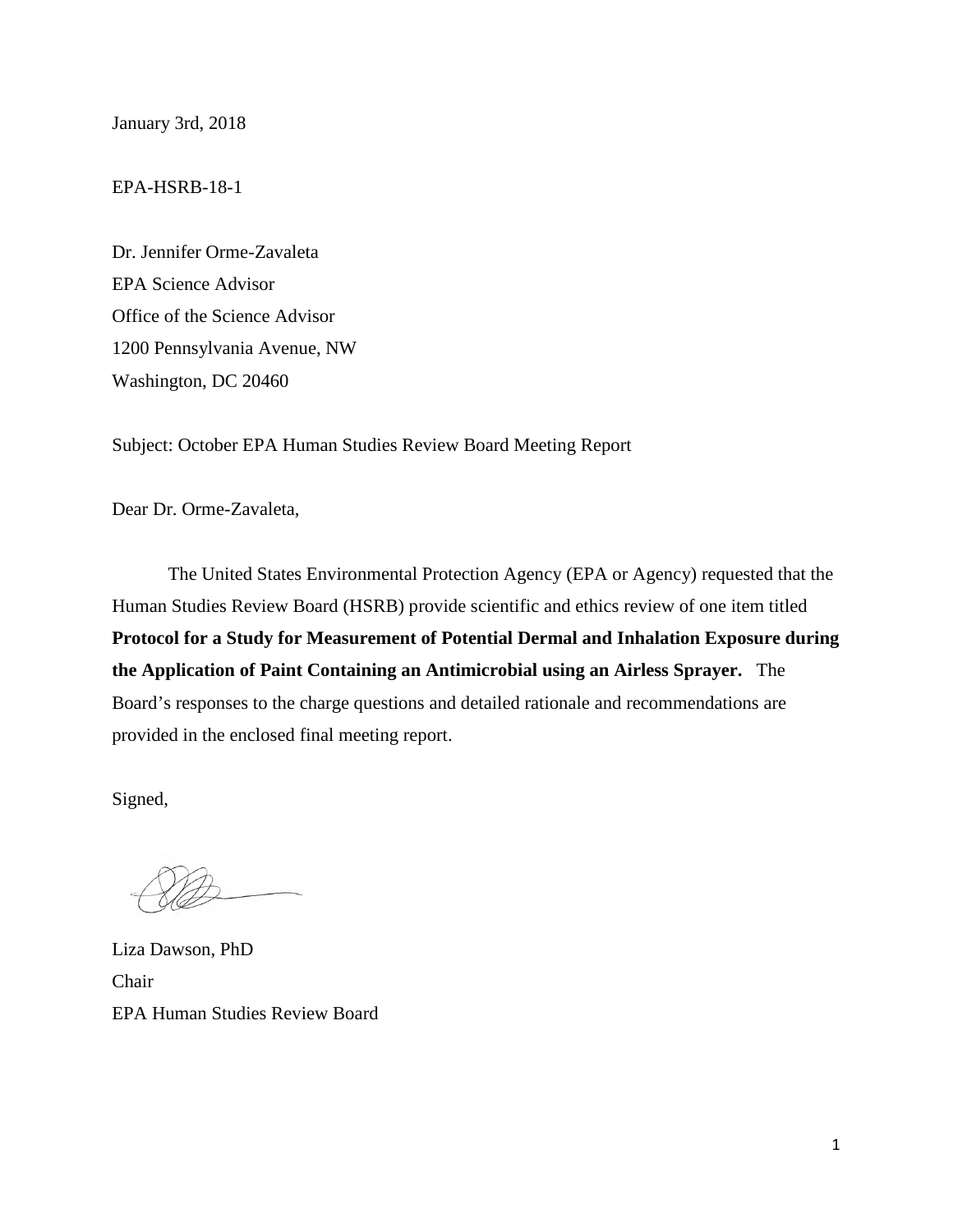## **INTRODUCTION**

On October 25, 2017, the United States Environmental Protection Agency's (EPA or Agency) Human Studies Review Board (HSRB or Board) met to address the scientific and ethical charge questions related to a **Protocol for a Study for Measurement of Potential Dermal and Inhalation Exposure during the Application of Paint Containing an Antimicrobial using an Airless Sprayer**

## **REVIEW PROCESS**

The Board conducted a public meeting on October 25, 2017. Advance notice of the meeting was published in the *Federal Register* as "Human Studies Review Board; Notification of a Public Meeting" (EPA, October 11, 2017, Pages 47204 and 47205).

Following welcoming remarks from Agency officials, the Board began its review of the study, **Protocol for a Study for Measurement of Potential Dermal and Inhalation Exposure during the Application of Paint Containing an Antimicrobial using an Airless Sprayer.**

The Board heard two presentations from EPA for this study protocol, consisting of the Agency's review of scientific and ethical aspects of the proposed study. This Final Report of the meeting describes the HSRB's discussion, recommendations, rationale and consensus in response to each charge question for the study.

At the meeting, Agency staff first presented their review of the science and the Board asked the Agency presenters clarifying questions. The staff then described their review of the ethical aspects and the Board asked clarifying questions about those. The HSRB solicited public comments and next asked Agency staff to read the Charge Questions under consideration. The Board discussed the science question first and then the ethics question. The Chair called for a vote to confirm concurrence on a summary statement in response to each charge question.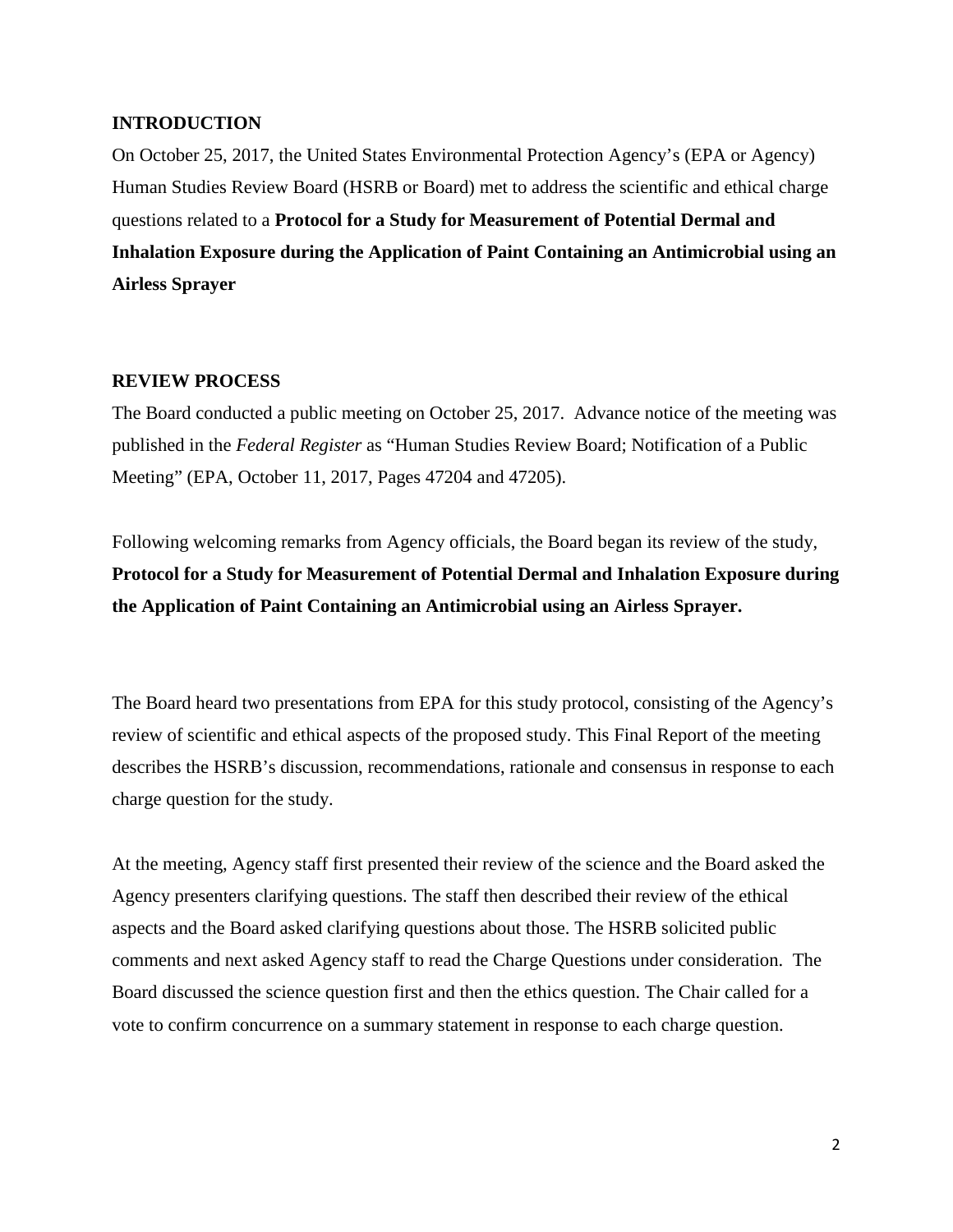For their evaluation and discussion, the Board considered materials presented by EPA staff at the meeting, related materials and documents provided by the study sponsors, the Agency's science and ethics reviews of the studies, and oral responses from Agency staff and from study investigators in attendance at the meeting.

#### **Scientific Review: Charge to Board**:

Is the protocol "A Study for Measurement of Potential Dermal and Inhalation Exposure During the Application of Paint Containing an Antimicrobial using an Airless Sprayer" likely to generate scientifically reliable data, useful for assessing the exposure of those who apply products containing antimicrobial pesticides as preservatives using an airless sprayer?

#### **Board Response**

The Board concludes that the protocol as presented is likely to generate scientific reliable data, useful for assessing the exposure of those who apply products containing antimicrobial pesticides as preservatives using an airless sprayer, provided the changes requested by EPA and the changes requested by the HSRB below are implemented. The Board also has specific recommendations and clarifications to be made in the study protocol, as described below.

### **HSRB Detailed Recommendations and Rationale:**

HSRB reviewed information provided in advance of the meeting, as well as the EPA scientific and ethics presentations provided at the meeting. The Board noted and agreed with the changes in the protocol document, both major and minor, that were recommended by EPA reviewers. In addition, the Board identified further details that need to be clarified or modified in the protocol. The HSRB requests that these changes be made and submitted for EPA review prior to submission to the reviewing IRB. The Board's detailed recommendations are discussed below.

### **1) Clarification of rationale for paint volumes in the study protocol**

The study sponsor is asked to revise the justification of the volumes of paint used within the protocol. The protocol currently states that subjects will use 10, 15, and 30 gallons as target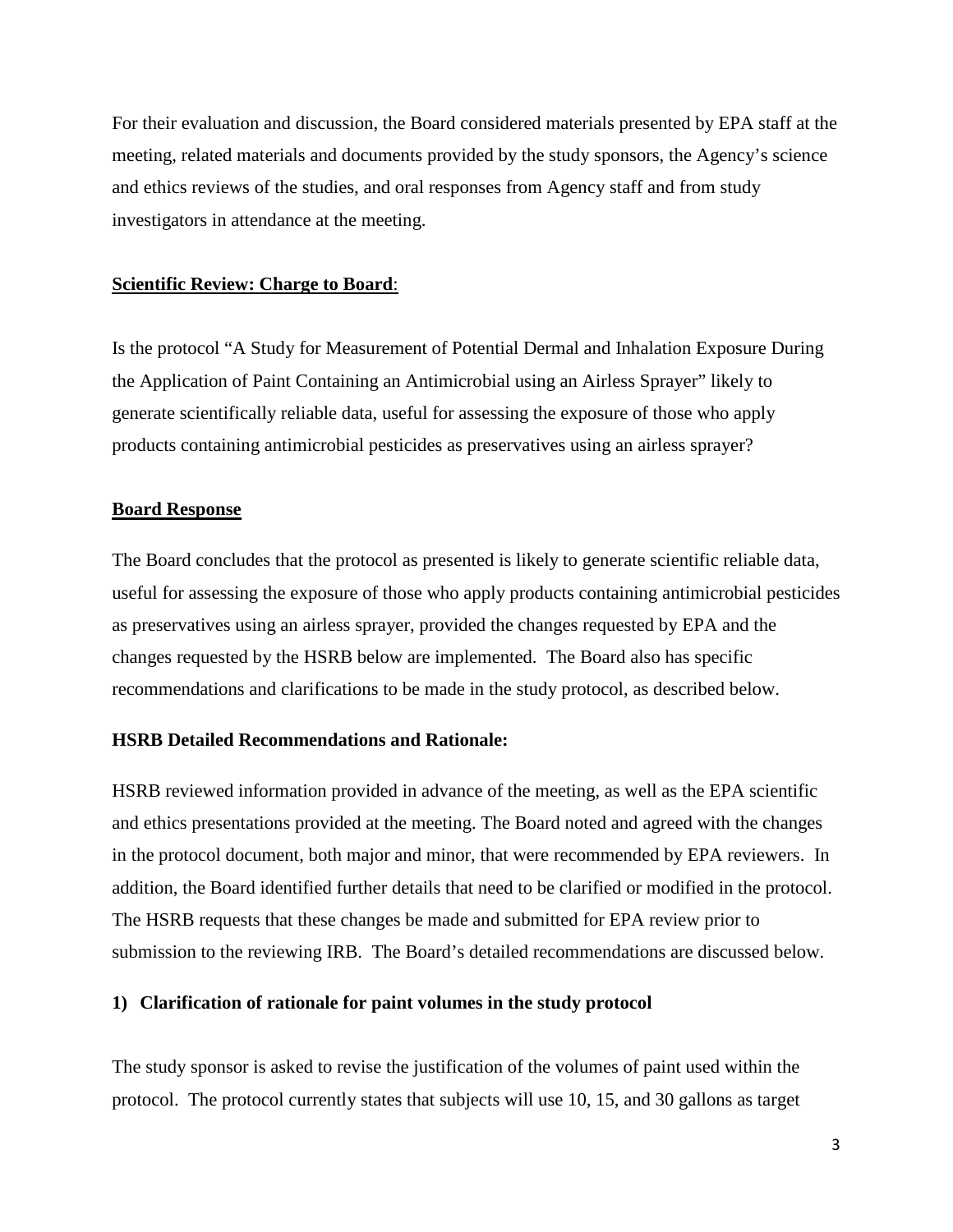paint volumes during the different scenarios, indicating that the 30 gallon limit is driven by typical use patterns. This reasoning is not supported by the survey of professional painters that was performed and provided by the study sponsors, in which some respondents used volumes as high as 50 gallons. It was clarified that the upper volume of 30 gallons is needed based on feasibility, given that this volume may take 6 hours to spray and the sponsors wanted to minimize the total time of subjects in each scenario given the additional tasks required during the study day. The Board recognizes the rationale for a 3-point reference of exposure based on the 10, 15, and 30 gallon usage that will allow extrapolation to 50 gallons. At the same time, the Board notes that the study may not be capturing exposure for high risk groups (i.e., large companies) that either use higher amount of paint volumes and work longer hours, or have multiple painters working at the same time that could increase exposures. This potential high risk group is indicated on the survey. The Board recommends that this potential higher exposure be acknowledged in the protocol, as well as noting that the survey is based on a small sample size.

Documentation of site and work factors: The success of the study in capturing representative exposure monitoring data relies on the study identifying and varying the most relevant factors influencing dermal and air exposures during airless spraying. In attempt to generate representative exposure monitoring data, the protocol includes variations in paint volume, propiconazole concentration and subjects between monitoring events, and room size and features (horizontal and vertical surfaces) within monitoring events. In addition, subjects are allowed to vary the spray gun nozzles and wands, the ventilation (through use of fans and windows), and the use of wipe cloths ("painters rags"). HSRB suggests the careful documentation of the site factors [ventilation sources (windows, fans), fixtures, surface areas and orientation (vertical vs. horizontal), as well as behavioral factors (use of rags, wiping of dermal areas, choice of nozzle and wands] that influence air and dermal exposures to aid in data interpretation. When appropriate, both the frequency and duration of the factors influencing exposure should be captured. The Board recommends creating a field collection report form that includes all the work-practice and environmental factors (i.e., field variables) that will be collected and the time over which these factors will be collected (e.g., every 15 minutes, as they change).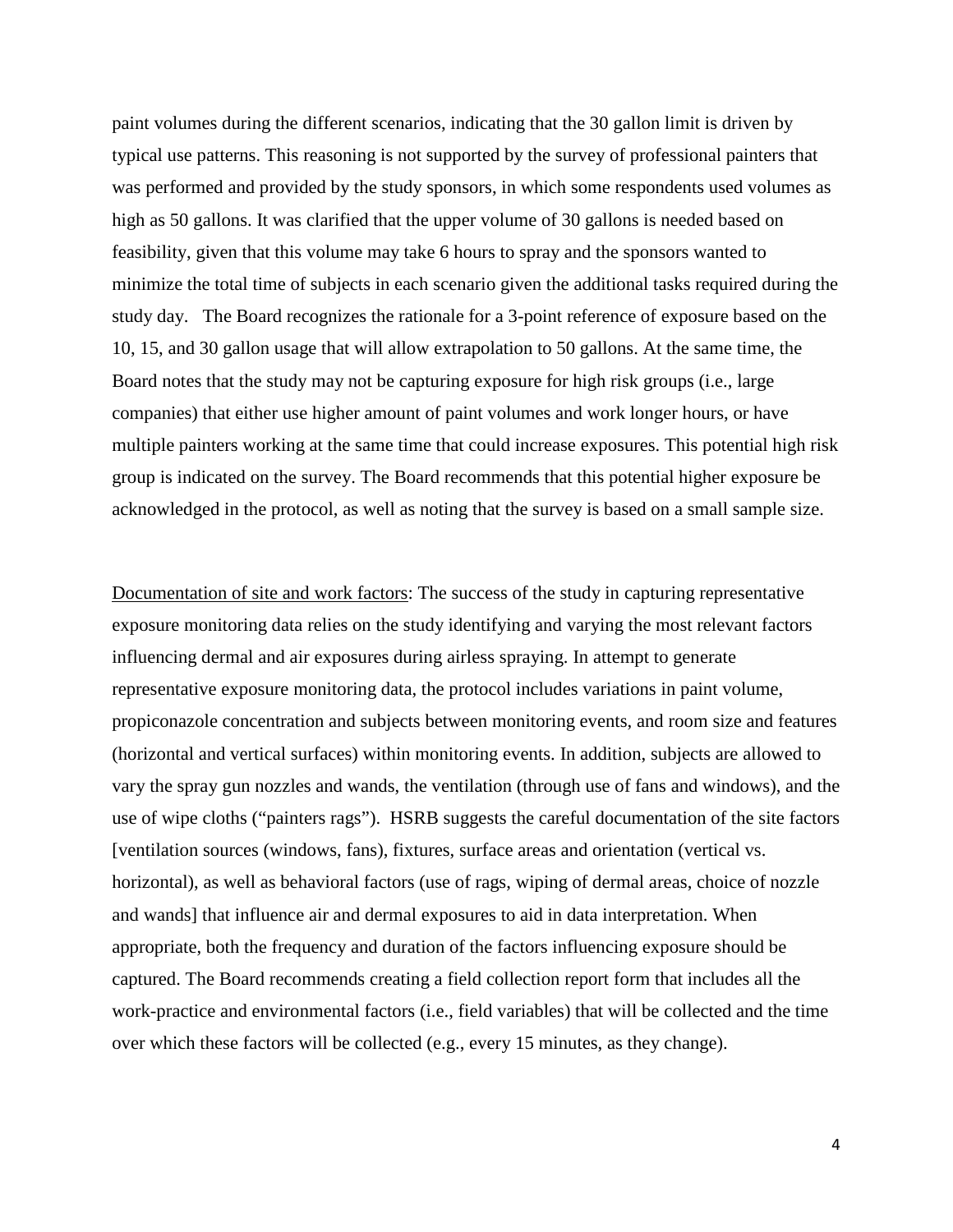### **2. Provide exposure information and rationale for respirator use choice.**

The Board recommends that the use of respirators during the study be more thoroughly addressed in the protocol. In order to identify whether respirator use should be mandatory and if so, the appropriate respirator type, the study sponsor should clearly identify the potential hazards (contaminants) based on the type of paint and sprayers used, and determine the level/concentration of the contaminant(s) in the air. First, the study sponsor should provide an updated Safety Data Sheet (SDS) for the Sherman Williams Superpaint. The SDS provided includes discrepancies, indicating a respirable dust/total dust hazard, yet suggesting the use of a combination organic vapor/particulate respirator. If the only hazard is dust/total dust, then a particulate respirator is adequate. Should a volatile organic compound (VOC) be present and an organic vapor respirator be required, details on the VOC should be listed within the Composition/Information on the Ingredients Section of the SDS. In addition, the study sponsor should provide data on the concentration of the hazard during the task, either by performing sampling or by providing an industry accepted concentration. Once the concentration is determined, the study sponsor can use the United States Occupational Safety and Health Administration (OSHA) Permissible Exposure Limit (PEL) for each of the identified hazards to guide respirator selection. Respirators should be required if concentration of the contaminant is above OSHA PEL and can be voluntary if the concentration during activity is below OSHA PEL. Based on the protection factor and hazard characteristics (particle versus VOC) the correct type of respirator should be chosen. Based on whether respirators are required or voluntary, different requirements are specified under OSHA.<sup>[1](#page-4-0)</sup> Training may be achieved by providing appendix  $d<sup>1</sup>$  or showing a video.<sup>[2](#page-4-1)</sup> If respirator use is required, then, fit testing and medical clearance is also needed. Fit testing is suggested rather than required, if the study sponsor is going to provide N95 respirators for voluntary use. OSHA provides a protocol for qualitative fit testing which requires a kit and equipment, and can be performed by following the protocol (i.e., by study personnel). The respirator fit testing can likely be performed within [3](#page-4-2)0 minutes.<sup>3</sup> The study sponsors should

 $\overline{\phantom{a}}$ 

<span id="page-4-0"></span><sup>&</sup>lt;sup>1</sup> See: [https://www.osha.gov/video/respiratory\\_protection/voluntaryuse\\_transcript.html](https://urldefense.proofpoint.com/v2/url?u=https-3A__www.osha.gov_video_respiratory-5Fprotection_voluntaryuse-5Ftranscript.html&d=DwMGaQ&c=27AKQ-AFTMvLXtgZ7shZqsfSXu-Fwzpqk4BoASshREk&r=5g3xBvOQ7LC412uDXF22aXdsBxXJTKYLEbdnbxDgmQE&m=mHyFt6Ex1PiMBkWGeEJySKaNkJLKbj9YAIAYQbQOAF0&s=mOmT-Qh4jcBK_RS12ODzJTaoEufhoQb4vhQVWCwGwCE&e=) Workers wearing respirators, regardless of voluntary versus required need training. Specifically the content of Appendix D from the OSHA standard

<span id="page-4-1"></span>[<sup>\(</sup>https://www.osha.gov/pls/oshaweb/owadisp.show\\_document?p\\_table=STANDARDS&p\\_id=9784\)](https://urldefense.proofpoint.com/v2/url?u=https-3A__www.osha.gov_pls_oshaweb_owadisp.show-5Fdocument-3Fp-5Ftable-3DSTANDARDS-26p-5Fid-3D9784&d=DwMGaQ&c=27AKQ-AFTMvLXtgZ7shZqsfSXu-Fwzpqk4BoASshREk&r=5g3xBvOQ7LC412uDXF22aXdsBxXJTKYLEbdnbxDgmQE&m=mHyFt6Ex1PiMBkWGeEJySKaNkJLKbj9YAIAYQbQOAF0&s=YAWy2dOZteZZspzDDeu22wYBi1uw6hH3unhRjRnwCjU&e=). <sup>2</sup> [https://www.osha.gov/video/respiratory\\_protection/voluntaryuse.html](https://urldefense.proofpoint.com/v2/url?u=https-3A__www.osha.gov_video_respiratory-5Fprotection_voluntaryuse.html&d=DwMGaQ&c=27AKQ-AFTMvLXtgZ7shZqsfSXu-Fwzpqk4BoASshREk&r=5g3xBvOQ7LC412uDXF22aXdsBxXJTKYLEbdnbxDgmQE&m=mHyFt6Ex1PiMBkWGeEJySKaNkJLKbj9YAIAYQbQOAF0&s=vzaTNcMGjidjN5Wu9rsLyDT0xrX1SrqOb8fQHTdGxIM&e=)

<span id="page-4-2"></span><sup>&</sup>lt;sup>3</sup> see protocol [- https://www.osha.gov/pls/oshaweb/owadisp.show\\_document?p\\_table=standards&p\\_id=9780](https://urldefense.proofpoint.com/v2/url?u=https-3A__www.osha.gov_pls_oshaweb_owadisp.show-5Fdocument-3Fp-5Ftable-3Dstandards-26p-5Fid-3D9780&d=DwMGaQ&c=27AKQ-AFTMvLXtgZ7shZqsfSXu-Fwzpqk4BoASshREk&r=5g3xBvOQ7LC412uDXF22aXdsBxXJTKYLEbdnbxDgmQE&m=mHyFt6Ex1PiMBkWGeEJySKaNkJLKbj9YAIAYQbQOAF0&s=Hx4ewEjfNvVoEE5n3smT6Qa192onBlXTtXs-TjvwCa8&e=) .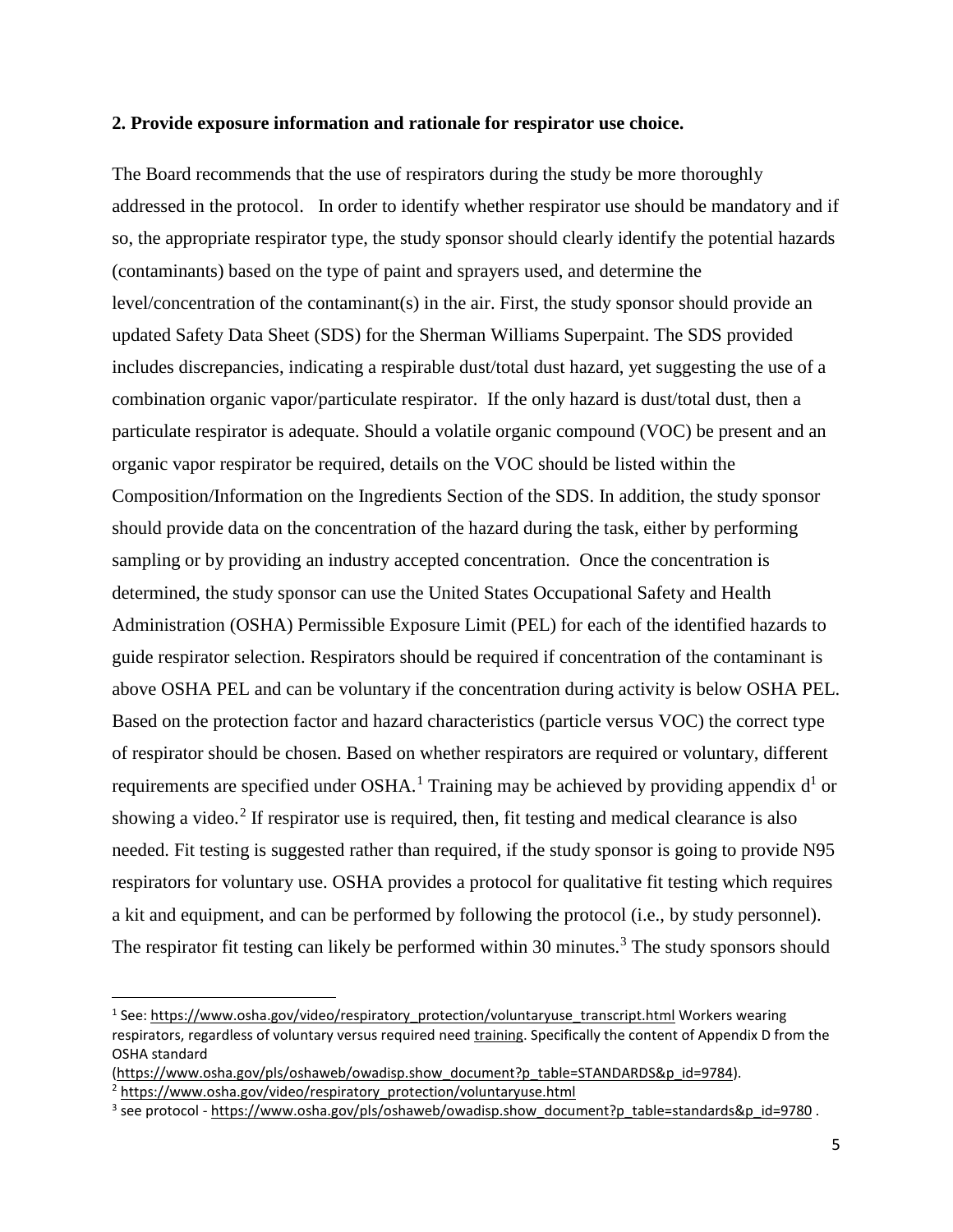provide a range of N95 respirators to account for different face types. The study sponsor should allow, but not require workers to bring their own respirators. Allowing for the use of a study supplied respirator or for subjects to bring their own respirator, would allow for a wider and potentially more representative sample of painters in the area. Furthermore, should respirator use be deemed to be voluntary, subject selection can proceed without requiring that subjects be willing to wear a respirator.

**3. Clarify the margin of exposure (MOE) calculations used in the study** The Board requests that the study sponsor review and clarify the dermal absorption value for propiconazole that was used in the MOE calculations by EPA. The initial value used in the 2006 re-registration document appears to be 40%, but 100% was referred to in a correspondence by EPA to Janssen Pharma. Subsequent study data provided by Janssen and accepted by EPA placed that value at 1% for paints. Based on the discussion at the meeting, the Board's view is that this is an accurate representation of how the value of 1% was selected in the MOEs that are in effect for this proposed study.

The Board's second concern regarding MOEs was the apparent lack of harmonization in the MOEs that EPA has presented and those that appear in an EU document from 2015.<sup>[4](#page-5-0)</sup> The Board requests that the Agency comment on the possible source(s) of lack of harmonization between the EPA and the EU assessments of MOEs for propiconazole.

## **5. Limitations with respect to using professional painters versus consumer users**

l

AEATF II suggests enrolling subjects who are professional painters as they best represent the typical user of airless paint spraying equipment. Professional painters may represent the worst case exposure scenario as they have higher exposures due to the higher volume of paint that they use as compared to consumer painters. However, dermal exposure may be higher among

<span id="page-5-0"></span><sup>4</sup> Regulation (EU) No 528/2012 concerning the making available on the market and use of biocidal products Evaluation of active substances. Assessment Report: Propiconazole; Product-type 7; (Film preservatives); January 2015; Finland.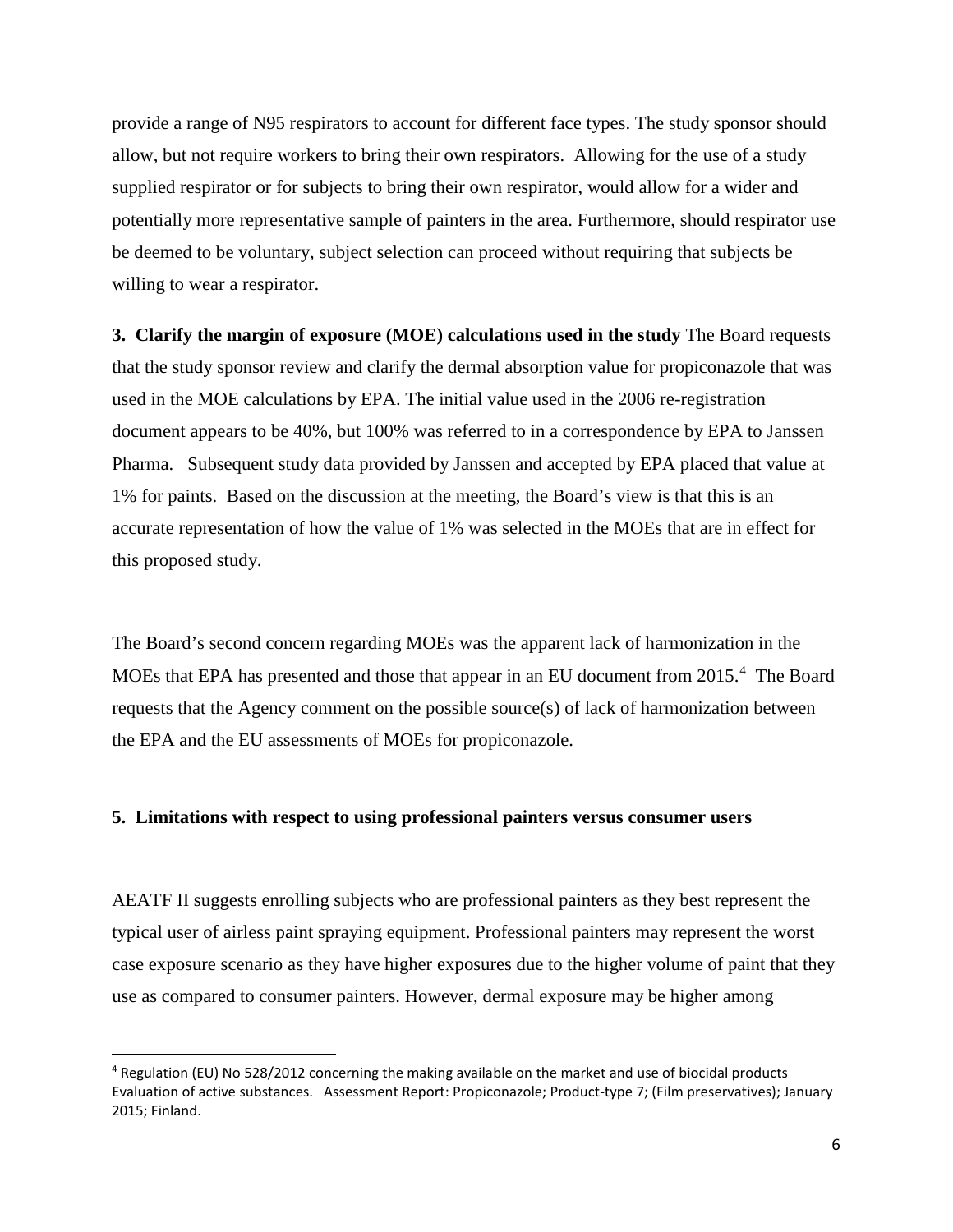consumers (non-professional painters) due to inexperience with operating the equipment and the resulting direct contact and splashing with the paint. Therefore, the results under a study conducted according to this protocol may underestimate dermal exposure to antimicrobials among inexperienced consumer users using an airless sprayer. Additional detail on the risk assessment assumptions when extrapolating to consumers who use airless paint spraying equipment may be warranted. These limitations should be discussed in the protocol.

### **6. Statistical issues**

Given the practical and ethical constraints associated with the protocol, the design that utilizes three volumes of paint sprayed, the same two propiconazole concentrations for each volume, and three randomly assigned subjects (monitoring events) to each of the six combinations is reasonable.

As noted above, the proposed protocol randomization plan restricts subject selection to professional painters, which means that the data cannot be used to draw conclusions about homeowners and other non-professional painters without assumptions supported by objective evidence that it is reasonable to do so. The homeowner and other non-professional painter population may have much different personal characteristics than the professional painter population, which may impact the transfer of the study conclusions.

Since the AEATF II task force will not provide any statistical analysis of the data, the following comments are directed to EPA's proposed analysis as described in Section C.5 (page12) of the EPA Memorandum titled "Science and Ethics Review of AEATF II Airless Sprayer Paper Scenario Design and Protocol for Exposure Monitoring" dated September 27, 2017. The Board agrees with EPA's overall regression modeling approach that considers the logarithm of the exposure as a function of the logarithm of the amount of active ingredient. The Board did find it somewhat unusual that the presentation appeared to initially state somewhat unequivocally that the main model would be a single straight line for all spray-propiconazole combinations with an assumed slope of one.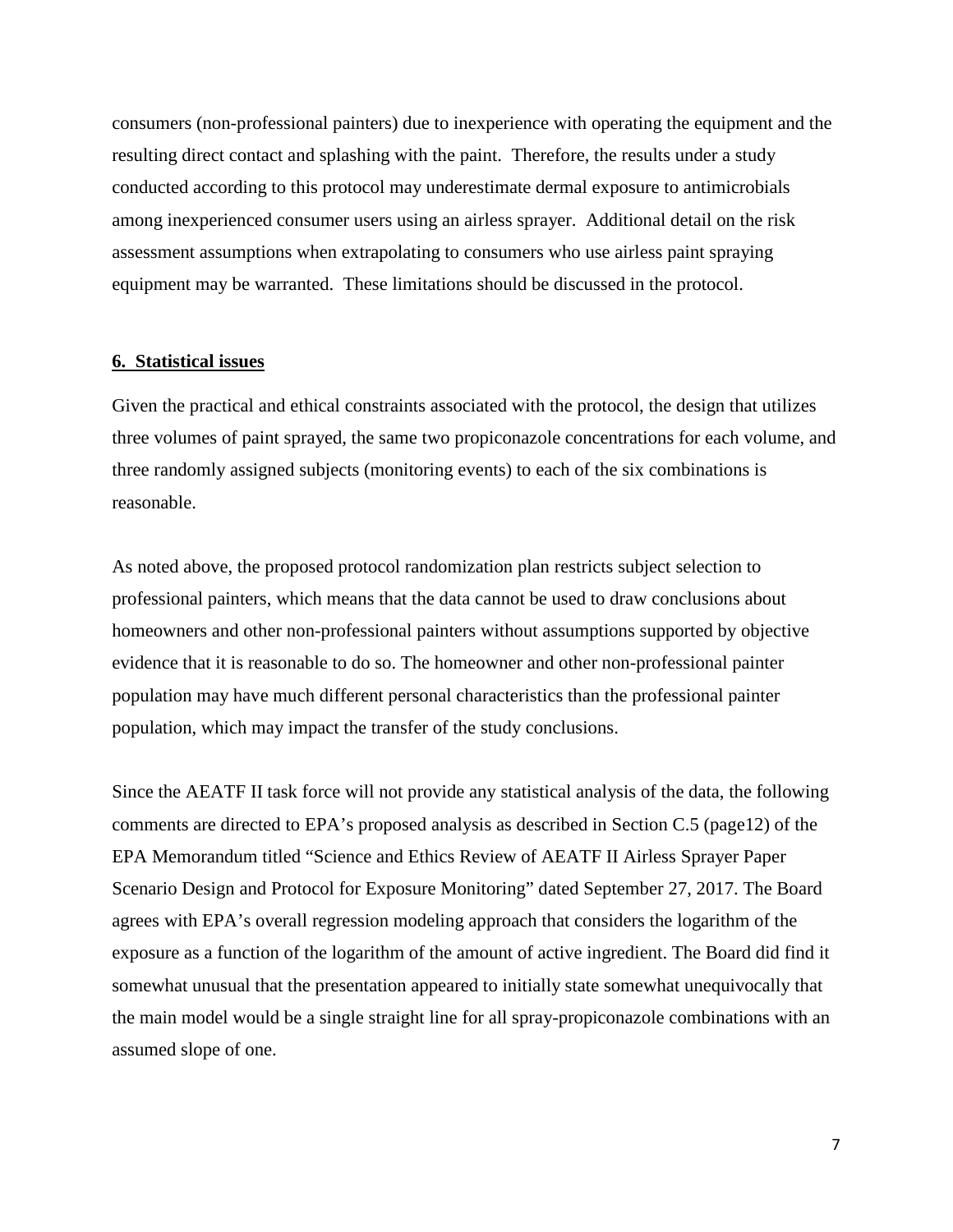EPA does go on to indicate that several very reasonable alternative models would be investigated both statistically and graphically if the assumed single straight line was not adequate. From a statistical modeling perspective, it is common practice to begin by fitting more complex models and eliminating non-significant terms to reach a final model that then would be checked for consistency with the data.

For analysis of any of the initial regression models, it would be important to consider the inclusion of other potentially important predictors; e.g., temperature, relative humidity, actual painting time, actual amount of paint used, actual surface area painted, and ceiling height, against which studentized residuals could be graphed to check for patterns. Characteristics of potentially useful non-quantitative variables such as nozzle type should be recorded and used for color (or symbol) coding of the observations in studentized residual plots to identify potential biases that they may cause.

The Board had one final comment on Attachment 2, Section 2.1 (i) on pages 40 and 41 of the EPA Memorandum. The idea that under several simplifications and other assumptions the statistical power for dermal or inhalation exposure could be 100% does not seem at all reasonable. A power of 100% would appear to guarantee a sample size that would provide a zero probability of an incorrect conclusion from the study.

### **7. Additional recommendations**

The Board recommends clarifying the following issues in the study protocol.

Formulation type: EPA's scientific review of the protocol included a slide of the formulation types (e.g., powder, liquid) that are targeted for study. Please include the information on that slide as a reference in the protocol for understanding the matrix and the definition of formulation as used in this study. This also adds context to the need for the study in the special category of "airless paint spraying".

Choice of paint: Please include the rationale for choosing this particular product for study. In discussion, it was mentioned that this paint was used in the previous study with consumers and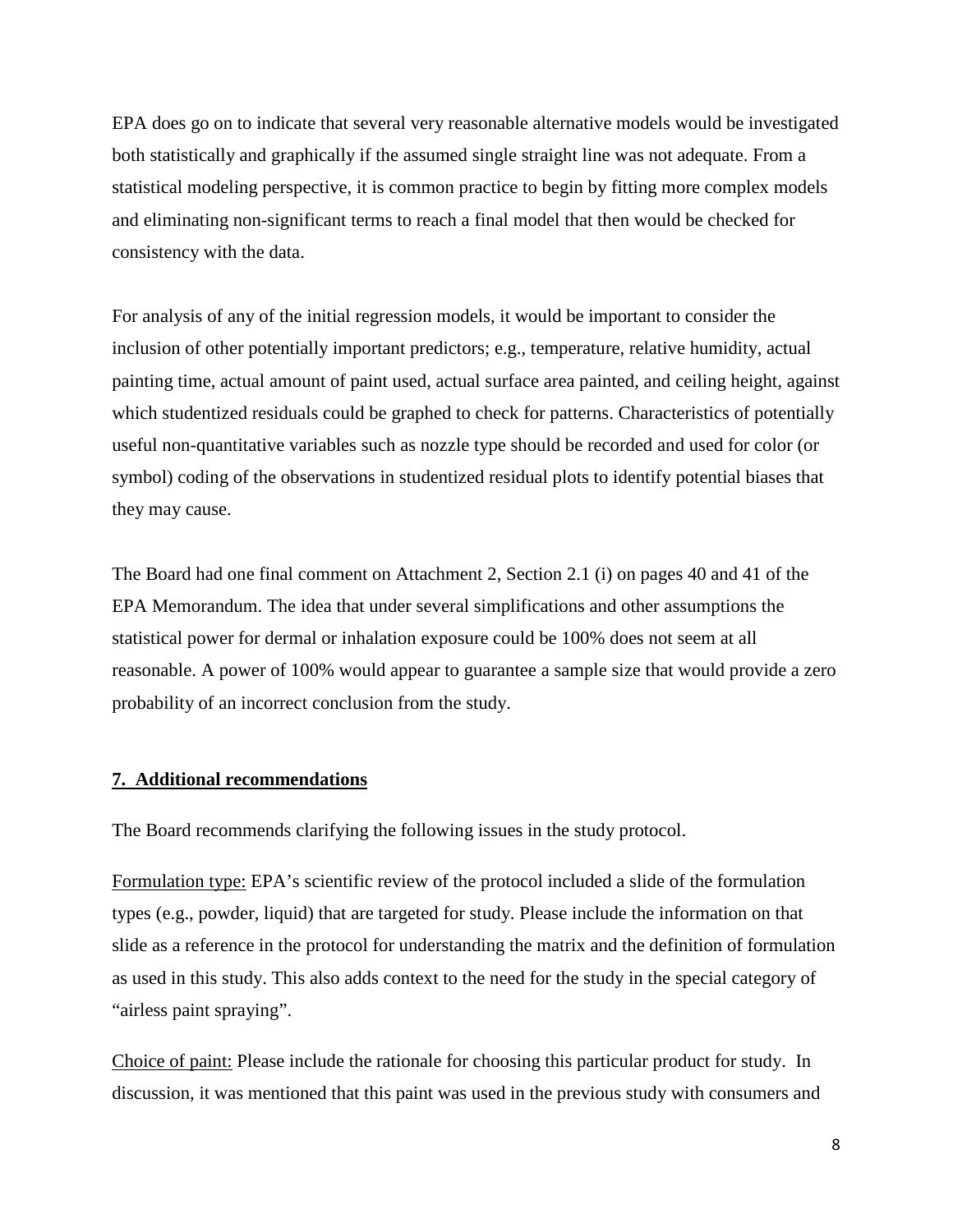commonly used with airless paint sprayers and this clarification could be included in the protocol.

Documentation of personnel training: The protocol does not mention training of personnel. A training protocol would be appropriate to prepare and train study staff on data collection procedures. The training protocol could be referenced or included as an appendix.

Protocol for dermal samplers: Please include a wait time to allow drying of the paint on the dosimeters for removal, and also add further details on how the dosimeters will be handled with care. In addition, please provide the rationale for not including the researchers' gloves in the testing after they handle the dosimeters. In Volume 4 of 4 in the SOPs (page 83) there is a procedure for taking off the dosimeters which mentions that the gloves from the researcher should be discarded, but the rationale for this is not provided.

Handwashing: Page 42-43 of protocol, please clarify if the subjects wash their hands on site, before starting to paint. This is mentioned on the consent form on page 4 but not in the protocol.

Use of ladder: Please clarify if a ladder over 6 feet will be used, and when or if fall protection will be used, as fall protection is required by OSHA at 6 feet and above. Slipping on tarps is also a possibility.

Videotaping: Videotaping is first mentioned on page 48 and then 60 (AEATF II Project ID: AEA10). The protocol should elaborate on this videotaping (i.e., is the videotaping done throughout the exposure period; is taping stationary or following the subject; focused on the spraying activities, or on all activities).

Alternate location: Page 37 of protocol should clarify if alternates are brought to the site on the day of testing, or if an alternate is only contacted if they are needed, and is brought to the site on another day.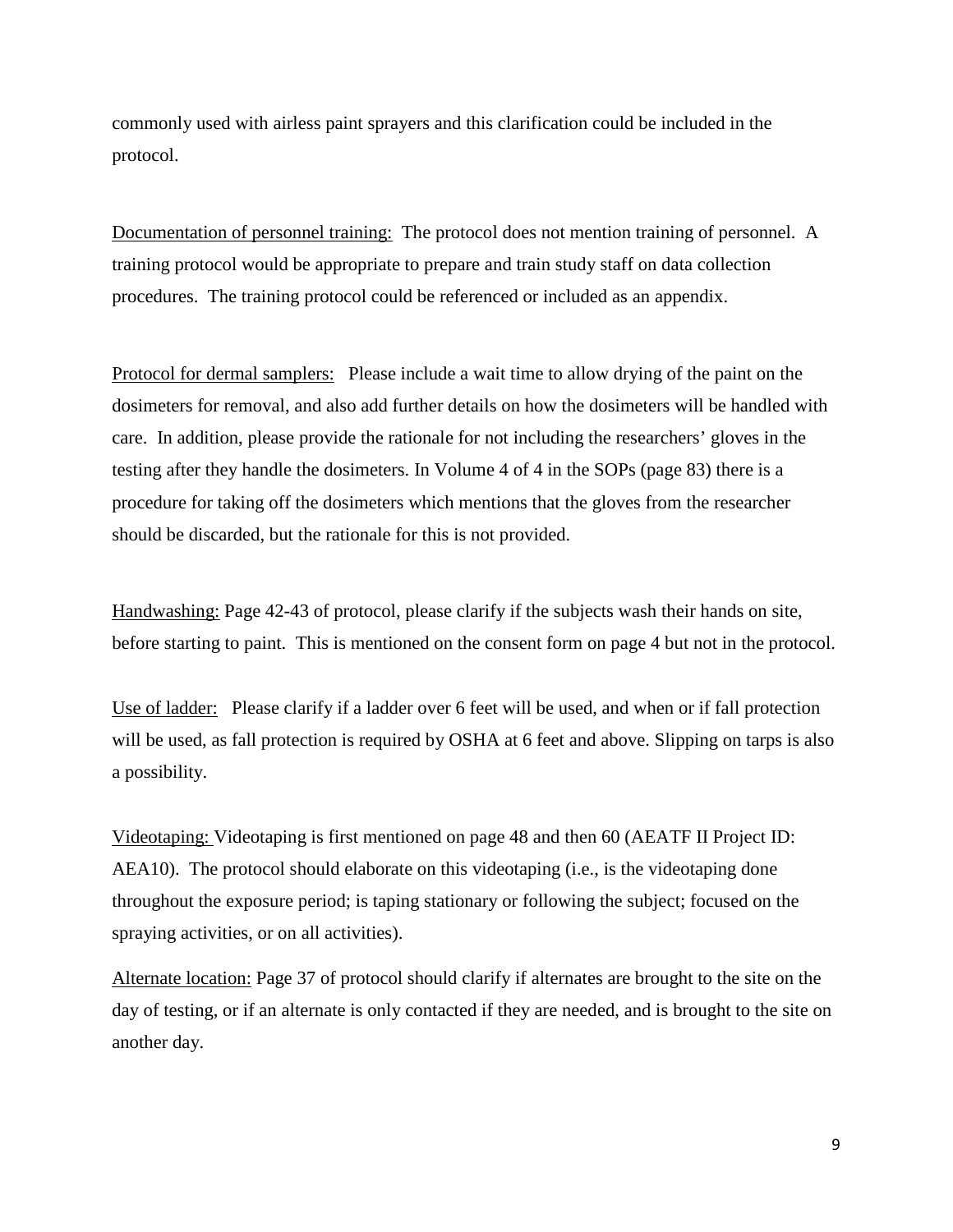Snacks: Page 45 mentions that the subjects may choose to eat or use tobacco. Please clarify if the subjects bring their own food.

# **Ethics Review: Charge to the Board**

• Is the research likely to meet the applicable requirements of 40 CFR part 26, subparts K and L?

# **Board Response**

# HSRB Recommendation

The HSRB concludes that the research presented in the protocol "A Study for Measurement of Potential Dermal and Inhalation Exposure During the Application of Paint Containing an Antimicrobial Using an Airless Sprayer" (AEA10) is likely to meet the applicable requirements of 40 CFR part 26, subparts K and L, if modified in the ways detailed below.

# HSRB Detailed Recommendations and Rationale

The Agency's rules at 40 CFR part 26, subpart K detail the practical and ethical requirements for IRB review and approval of third-party research that the Agency intends to consider in connections with its actions. The rules at 40 CFR part 26, subpart L prohibit the Agency from relying on third-party research for such consideration if that research involves intentional exposure to a pesticide of human subjects who are children or pregnant or nursing women. These regulatory requirements are sufficiently satisfied in the ways described below.

# **1. IRB Information**

This study has been reviewed and approved by Schulman IRB, a commercial IRB that has been accredited by the Association for the Accreditation of Human Research Protection Programs (AAHRPP) since June 2008. They are registered with the Office for Human Research Protections (IRB Registration #00000971) and indicate on their website that they have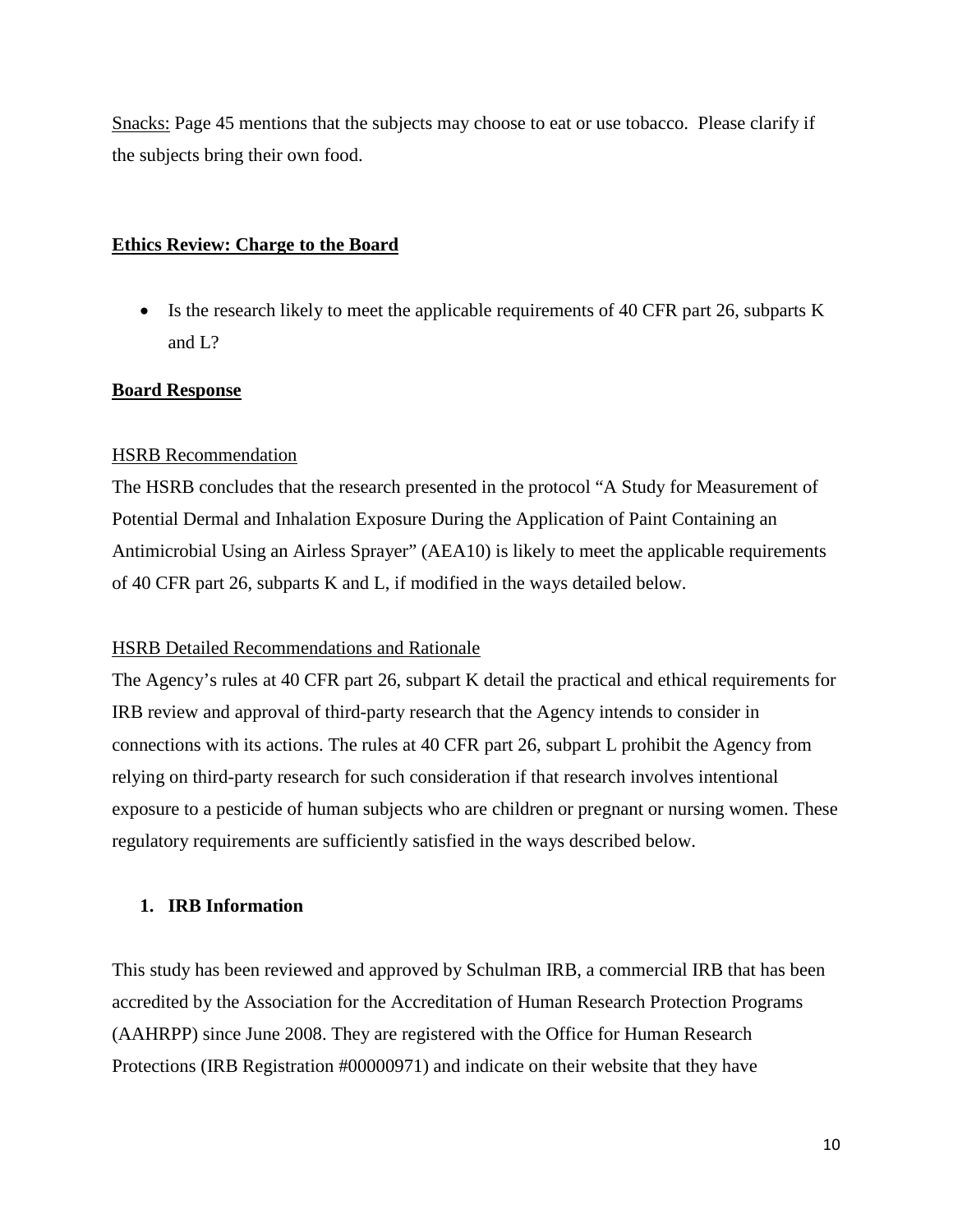undergone six consecutive audits by the U.S. Food and Drug Administration (FDA) with no findings, the most recent of which took place in November 2016.

The Schulman IRB panel roster provided by AEATF II in Volume 3 of their supplied documentation demonstrates that the panel that reviewed and approved this study in August 2017 satisfies the IRB membership requirements set forth in subpart K, paragraph 1107. A Schulman IRB panel will also review any changes made to the study in light of HSRB and EPA recommendations prior to their implementation.

# **2. Minimization of Risks**

Risks associated with research procedures will be minimized in the following ways: As noted on page 18 of the protocol and detailed in its supplementary materials, the surrogate test substance used in this study—propiconazole—has been selected due in part to its low toxicity level in mammals. It is an antimicrobial pesticide and fungicide commonly used in agriculture and is commercially available with a maximum concentration of 12,000 ppm. Its concentration in this study, either 1,200 ppm or 12,000 ppm, is consistent with what is already commercially available. As a result, the amount of test substance to which subjects are exposed should not be drastically dissimilar to what one may be exposed in the course of daily work activities. Further, individuals with known allergies or sensitivities to propiconazole or any triazole fungicide, as well as individuals with skin issues (such as psoriasis, eczema, or visible cuts) will be excluded from study participation.

Subjects will also have multiple physical barriers to protect them from the test substance. Subjects will be wearing two layers of clothing (long sleeved shirt and long pants over the dosimeters) to further minimize unnecessary dermal exposure. The protocol states that they will be provided with safety glasses with side-shields or goggles and must use their own half-face respirator when painting. The issue of respirators was a major point of discussion by the HSRB as noted above and the final plan regarding respirator use should be based on level and type of contaminants and OSHA standards for respirator use associated with those exposures.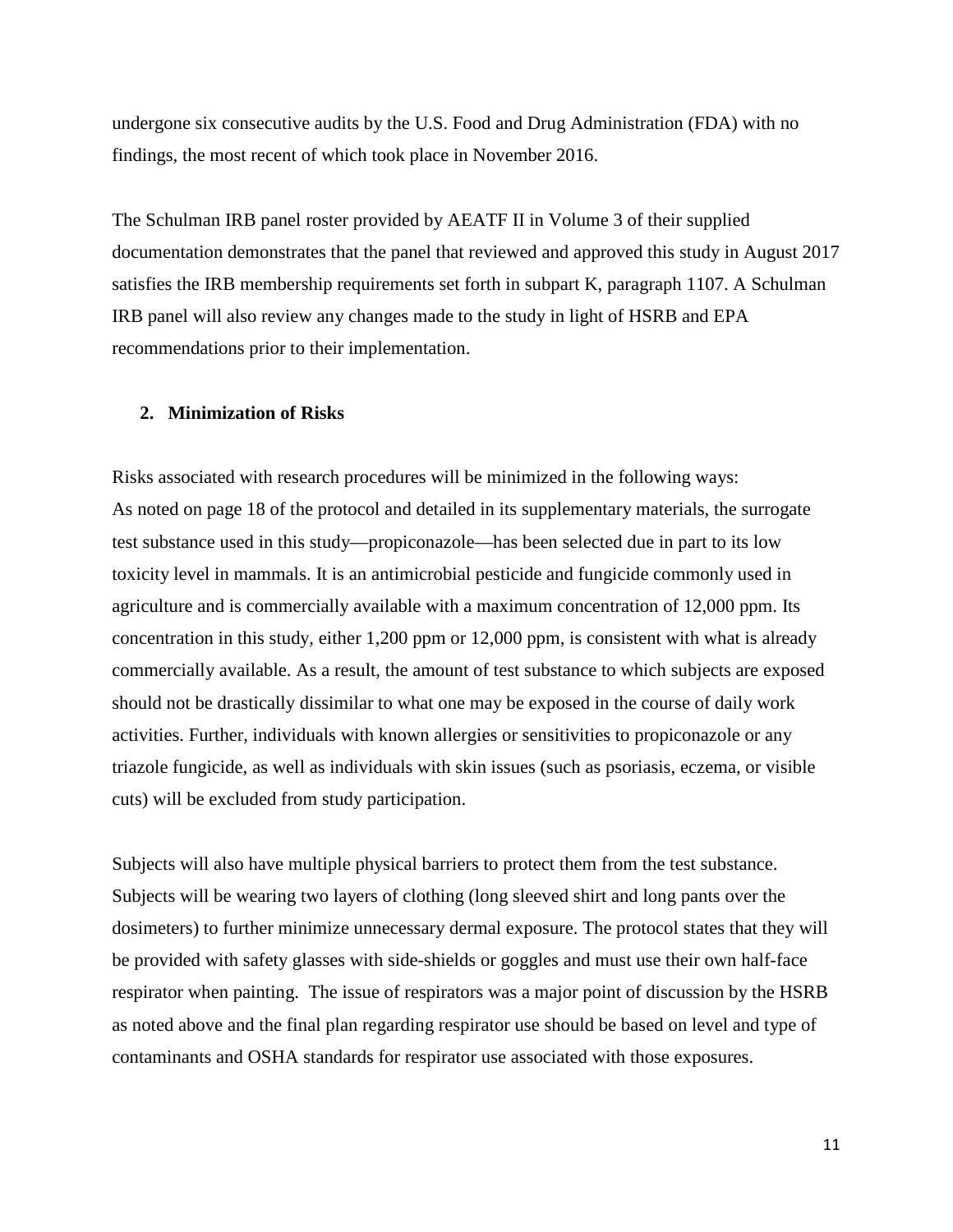To minimize the risk of allergic reactions to the latex materials and isopropyl alcohol used in the study, persons with known allergies or sensitivities to these materials will be excluded from study participation.

To minimize the risk of heat stress, the study will take place in winter in Florida, where the researchers report that average high temperatures are rarely above 80 degrees Fahrenheit. The duration of actual paint spraying during a subject's participation will be approximately two to six hours, which seems consistent (if not slightly below) with what a typical day of painting would be for a professional painter. The study will also follow AEATF II SOP 11B.1 (Heat Stress), which provides ample guidance for researchers to monitor environmental conditions that may contribute to heat-related stress, including hourly checks of the heat index if the ambient temperature reaches at least 70 degrees Fahrenheit. If necessary, researchers will open doors and windows to lower ambient temperature and will make floor fans or blowers available to subjects. Water and sports drinks will also be made available to subjects, who are encouraged to take breaks whenever they feel the need. Researcher personnel are trained to recognize symptoms of heat stress and will be present to monitor subjects. The SOP also indicates that the research team will "make arrangements to provide access to local emergency medical assistance if it becomes necessary" (SOP 11B.1, Section 4.6.a) and the protocol states that "a physician, nurse, emergency medical technician (EMT), or physician's assistant unaffiliated with the researchers will be hired for the study and will be on site for each monitoring event and will provide medical support if needed" (p. 33). Lastly, an informational poster titled "Controlling Heat Stress Made Simple" will be posted in both English and Spanish at the test site.

Risks associated with moving multiple five-gallon buckets of paint are also minimal, but further minimized by enrolling only professional painters who already perform such activities and are healthy enough to do so.

There are minor psychological risks associated with the study participation, given that female subjects must take a urine pregnancy test in order to participate and subjects will need to disrobe in front of researchers when donning and doffing their dosimeters. These activities and the potential risks are clearly delineated in the informed consent document. The process for minimizing psychological risks associated with a pregnancy test is described below. To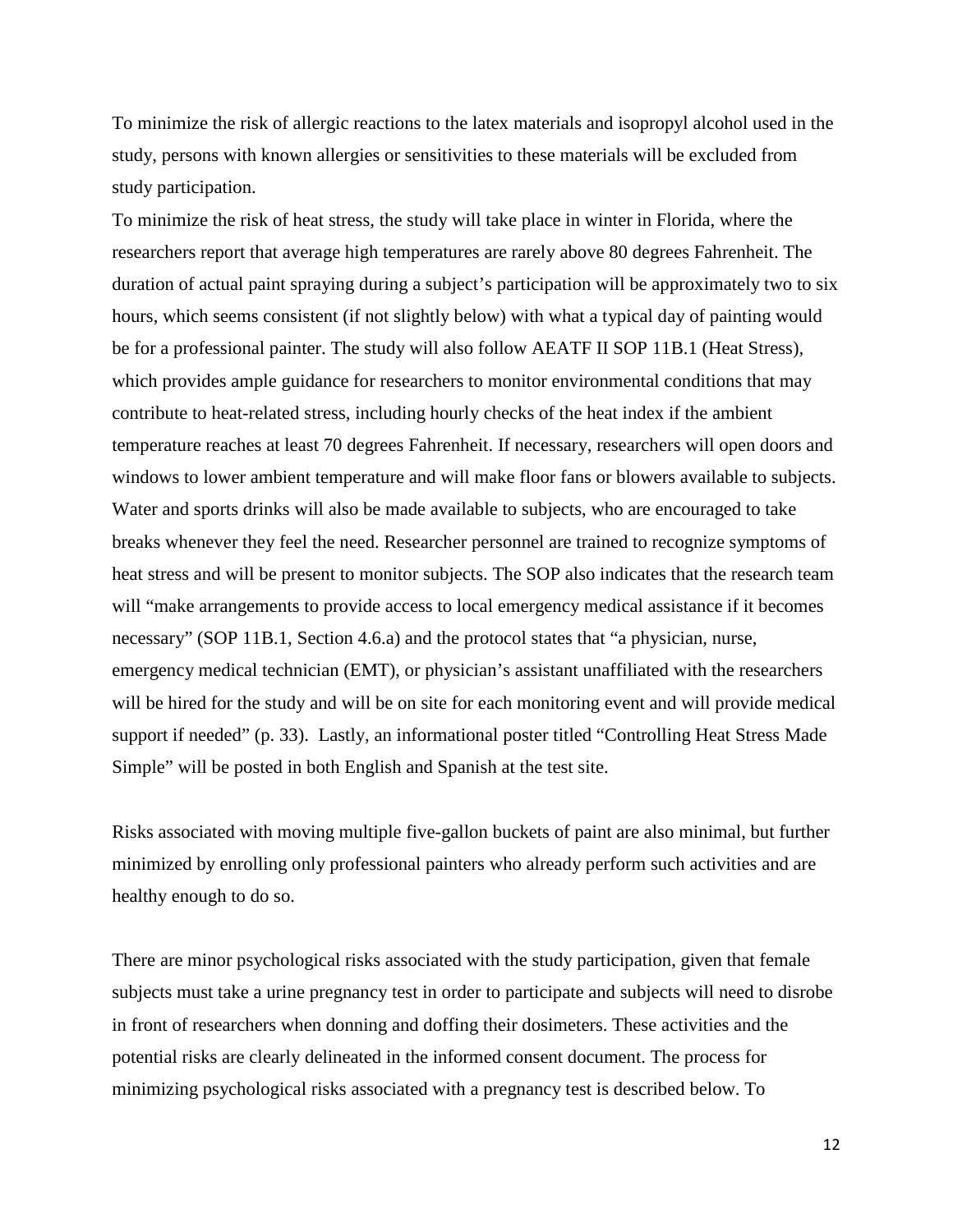minimize psychological discomfort associated with dressing and undressing, subjects will do so only in front of a researcher of the same gender and in a private area.

There may also be minor confidentiality risks in the event that study data is unexpectedly released or accessed. However, this risk is very minor given that none of the data collected about subjects are of an especially sensitive nature. SOP 11J.1 (Obtaining Informed Consent) describes appropriate methods to keep study data secure and accessible only to qualified research personnel, and those methods adhere to Good Laboratory Practice guidelines at 40 CFR part 160. Any photos included in the study's final report will omit subject faces and identifying tattoos. In the event that the study data is published, those data will be de-identified before publication. As noted below, the results of pregnancy tests will not be recorded. As a result, there are no significant confidentiality concerns related to this study.

Lastly, subject compensation does not appear coercive or extravagant, given the study procedures and the time subjects will spend participating in the study. Interested persons who attend an informed consent meeting but elect not to participate will receive \$20, while subjects who enroll in the study and participate or serve as an alternate will receive \$200. Since subjects will either spend a full working day participating in the study *or* block off a full working day for their participation, this amount seems appropriate.

#### **3. Subject Selection**

Subjects who enroll in the study must be professional painters with a minimum of three months experience using an airless sprayer to apply architectural paint within the last five years (protocol, p. 17). As described in the scientific review, the inclusion of only professional painters is because professionals are more likely to use airless sprayers than non-professional (consumer) painters and because professionals generally use higher volumes of paint than nonprofessionals. Further, professionals are more likely to have the appropriate knowledge and experience to be able to operate an airless sprayer and repeatedly handle large buckets of paint, thereby minimizing the risks associated with those study activities.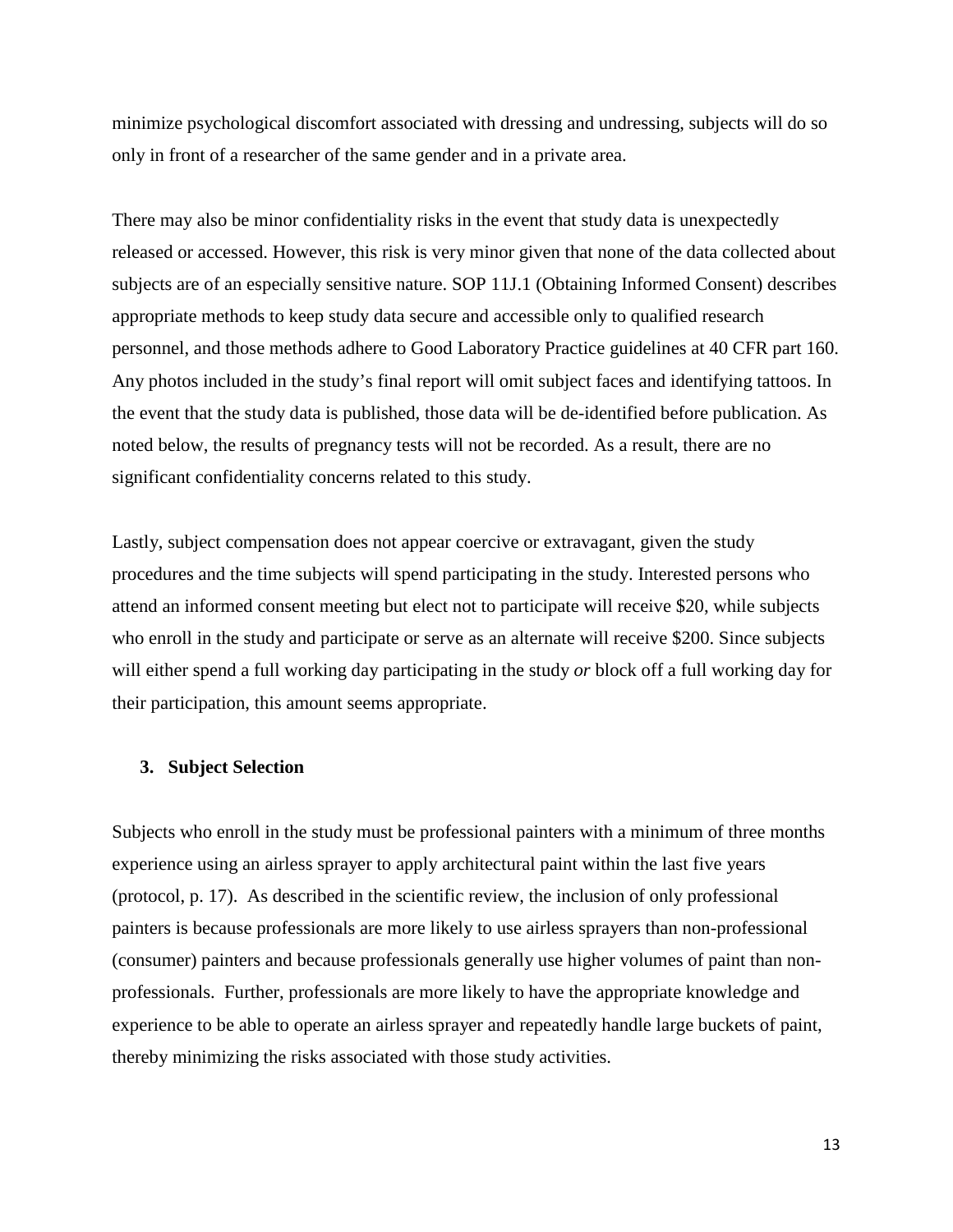The study's inclusion and exclusion criteria are clearly defined in both the study protocol and informed consent document and are appropriate for minimizing risks associated with study participation, as noted above. Any employees or the spouse of any employee of companies represented by AEATF, Sherwin-Williams, the American Chemistry Council, or Lange Research and Consulting will be excluded in order to minimize the risks of bias or coerced participation. There is an upper age limit of 65 for subjects, which the protocol notes is because the "study requires some physical activities." The Board recommends that this upper age limit be removed to allow healthy subjects older than 65 to participate, if they choose to do so, unless there is a clear rationale and justification for the age limit.

## **4. Informed Consent**

Informed consent discussions will be conducted in a one-on-one setting unless potential subjects want their family member(s) to attend. Potential subjects will be given two copies of the informed consent document—one to keep and one to sign—and those persons will have the opportunity to take a copy of the consent document home with them to discuss the study with family or friends prior to agreeing to participate. The informed consent document is clearly written, contains all required elements of informed consent detailed in subpart K, and gives potential subjects a helpful overview of what study participation will entail.

A bilingual member of the research team who is able to communicate in both English and Spanish will be available for consent discussions when potential subjects indicate a preference for speaking in Spanish. That team member will also be present during monitoring events that involve subjects who prefer to speak Spanish. Certified Spanish-language translations of the informed consent document and recruitment materials have also been included with the materials the Board has reviewed (certification provided by WeLocalize Life Sciences).

Lastly, AEATF II SOP 11J.1 (Obtaining Informed Consent) provides an overview of the measures researchers will take to ensure that subjects comprehend what study participation entails, including the study's risks and benefits (or lack thereof). There is also a "Subject Study Comprehension" verification worksheet attached to that SOP, which includes a series of open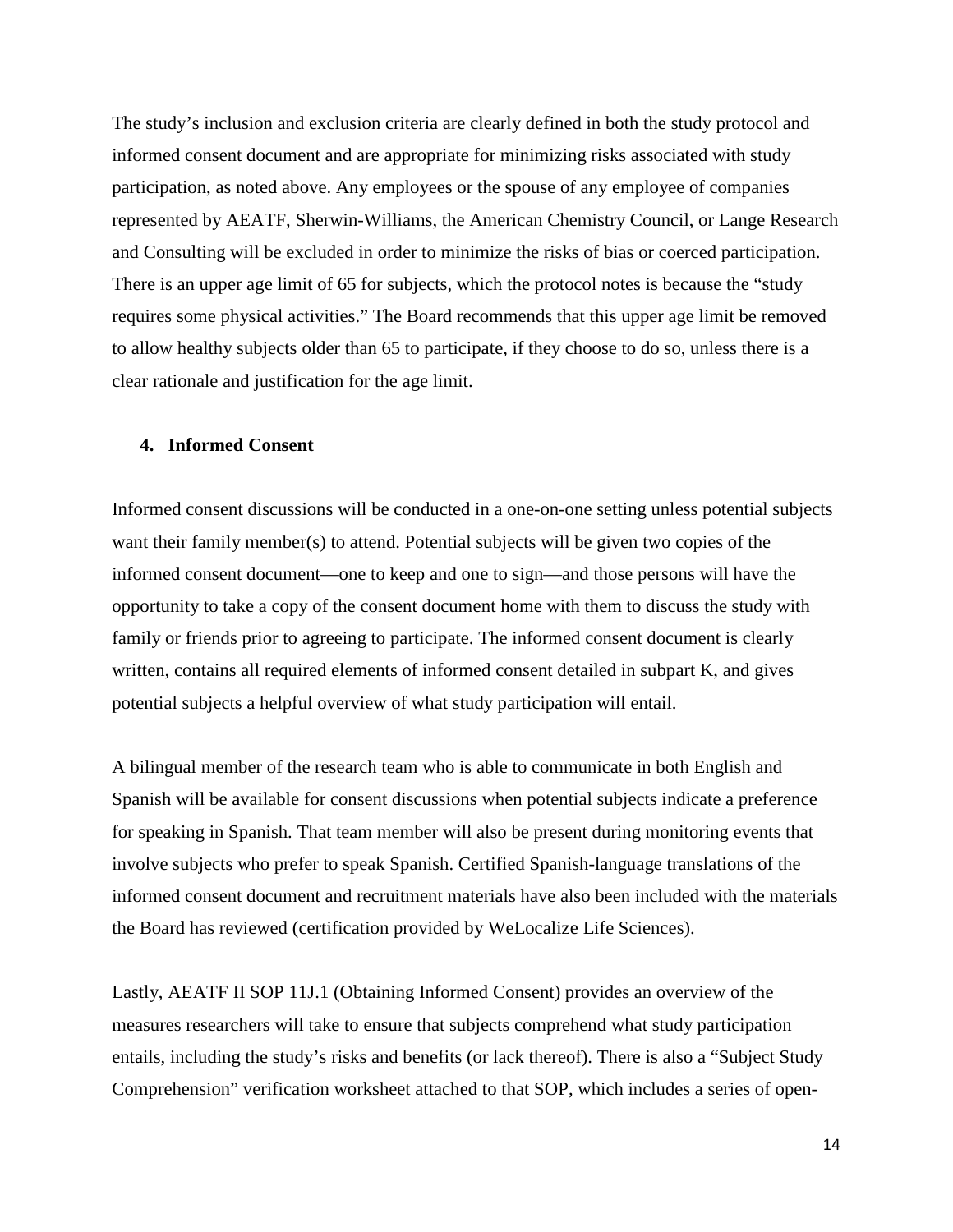ended questions that researchers will pose to subjects that they must successfully answer before being able to participate in this study (Volume 4, p. 159).

### *Exclusion of Children and Pregnant or Nursing Women*

This study intends to enroll subjects between the ages of 18 and 65, so no minors will participate in the research. As noted in the protocol (p. 16), subject ages will be verified by a government issued photo ID when potential subjects meet with a member of the research staff for the informed consent discussion.

AEATF II Standard Operating Procedure (SOP) 11A.1 (Human Subject Management Pregnancy Testing and Nursing Status) clearly details steps taken to ensure that pregnant or lactating women do not participate in the study. First, researchers will review the study's exclusion criteria—including the exclusion of pregnant or nursing women—with potential subjects during the initial consent discussion. At that time, interested women will also be informed that they must take an over-the-counter urine pregnancy test when arriving to the test site on the day of their participation. These pregnancy tests will be provided to female subjects by the study team at no cost to subjects. Female subjects will self-administer the test in a private bathroom. After taking the test and viewing her results, a female subject will be asked if she wants to continue study participation. If she declines, her participation in the study is discontinued though she will still receive compensation for her time and inconvenience. She will not be asked why she wishes to discontinue participation and her test result will not be recorded. If she wishes to continue, the results of the pregnancy test will be verified by a female researcher to ensure that the test result is negative. In this case, researchers will record that a pregnancy test was performed in compliance with SOP 11A.1. In both cases, the pregnancy tests will then be discarded in an opaque bag. These measures appear appropriate and do not introduce unnecessary risks or burdens on the women who wish to participate in this study.

# **HSRB Recommendations**

The HSRB recommends the study team implement the following changes in order to further ensure protection of the rights and welfare of research subjects: